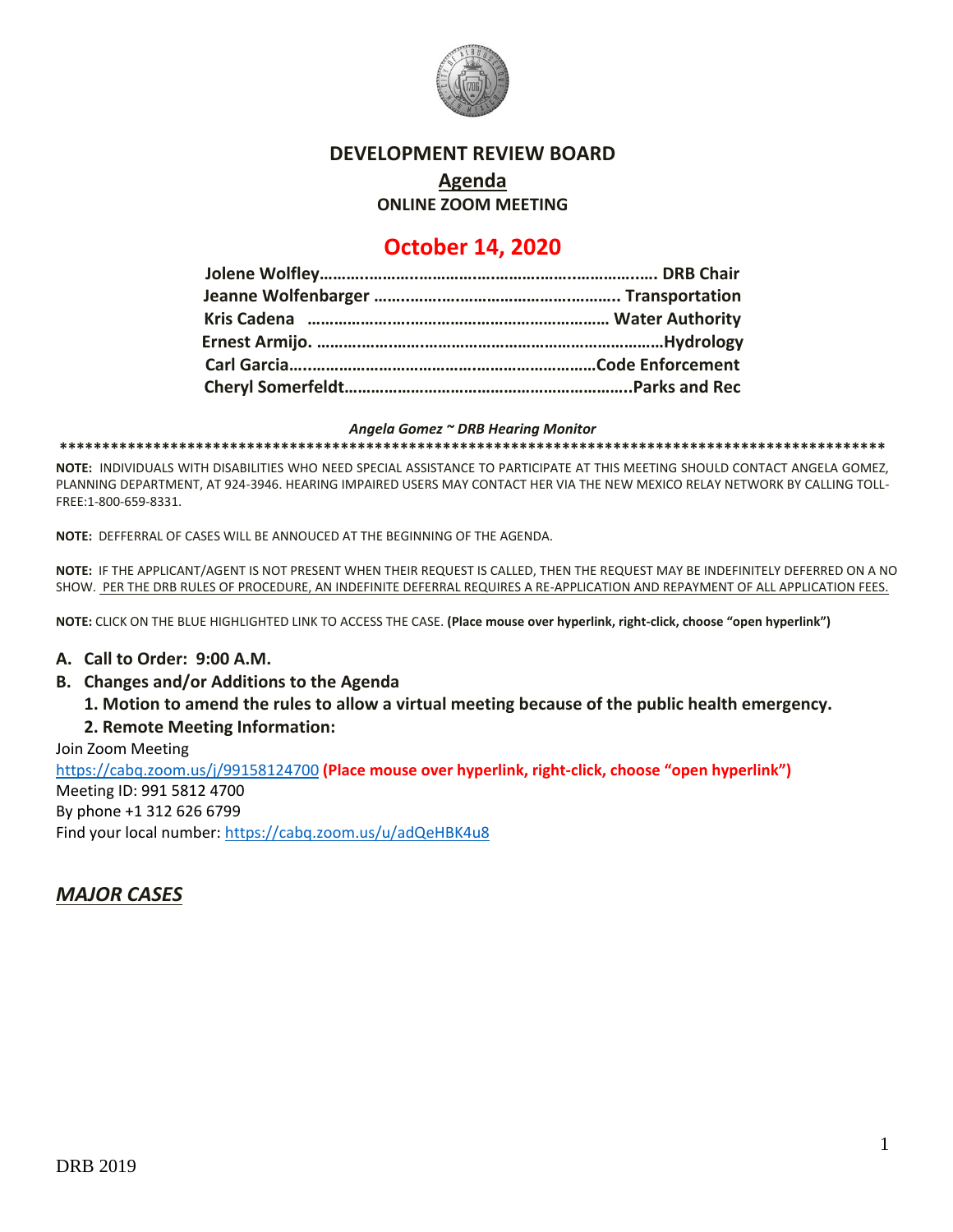| <b>Project # PR-2020-004448</b> |  |  |
|---------------------------------|--|--|
| SI-2020-00964 - MAJOR SITE PLAN |  |  |
| <b>AMENDMENT</b>                |  |  |

**STUDIO SOUTHWEST ARCHITECTS – JOE BLOWERS, PROJECT MANAGER** agent(s) for **KAIROS POWER – LANCE HAGERBUCH, SR DIRECTOR ENGINEERING** request(s) the aforementioned action(s) for all or a portion of: **LOT D1, D2 & D3, MESA DEL SOL INNOVATION PARK II**, zoned PC, **located at 5201 HAWKING DR SE between HAWKING DR and CRICK CROSSING**, containing approximately 32.5 acre(s). (Q-16)

**PROPERTY OWNERS**: KAIROS POWER, CHAVEZ STEVE & GUZMAN RUDY & DASKALOS PETE & SOULA **REQUEST**: MODIFICATION TO SITE PLAN for ADDITION OF A 100' x 400' SHELL BUILDING APPROXIMATELY 65 FEET HIGH

## **2. [Project # PR-2020-003259](http://data.cabq.gov/government/planning/DRB/PR-2020-003259/DRB%20Submittals/PR-2020-003259_Feb_12_2020/Application/) SI-2020-00016 – SITE PLAN**

**JEREMY SHELTON for DEKKER, PERICH, SABATINI** agent(s) for **PRESBYTERIAN HEALTHCARE SERVICES** request(s) the aforementioned action(s) for all or a portion of: **TRACT 1-A-1-A PLAT OF TRACTS 1-A-1-A & 1-A-1-B HONEYWELL SITE,** zoned NR-LM, located at **9201 SAN MATEO BLVD NE between SAN MATEO BLVD NE and SAN DIEGO AVE NE**, containing approximately 59.696 acre(s). (B-17) *[Deferred from 2/12/20, 3/4/20, 4/8/20, 4/22/20, 4/29/20, 5/6/20, 5/13/20, 8/12/20, 9/16/20]*

**PROPERTY OWNERS**: HONEYWELL INTERNATIONAL INC C/O ALTUS GROUP US **REQUEST**: SITE PLAN DRB

**\*\* WITHDRAWN AT THE APPLICANT'S REQUEST.**

| 3. | <b>Project #PR-2019-002277</b> |  |
|----|--------------------------------|--|
|    | (1002962)                      |  |
|    | SI-2019-00246 - SITE PLAN      |  |

**RESPEC** agent(s) for **RAINBOW PASEO, LLC** request(s) the aforementioned action(s) for all or a portion of **TRACT A PLAT OF TRACTS A, B AND C CANTATA AT THE TRAILS UNIT 2 (BEING A REPLAT OF TRACT OS-4 THE TRAILS UNIT 2 & TRACT A TAOS AT THE TRAILS UNIT 2**)**,** zoned R-ML, located on **OAKRIDGE ST NW between OAKRIDGE ST NW and TREE LINE AVE NW**, containing approximately 3.26 acre(s). (C-9) *[Deferred from 8/15/19, 10/9/19, 12/4/19, 2/5/20, 3/4/20, 4/15/20, 6/3/20, 8/5/20], 9/30/20*

**PROPERTY OWNERS**: RV LOOP LLC **REQUEST**: 52 UNIT TOWNHOME DEVELOPMENT

*\*\* AGENT REQUESTS DEFERRAL TO DECEMBER 16TH, 2020.*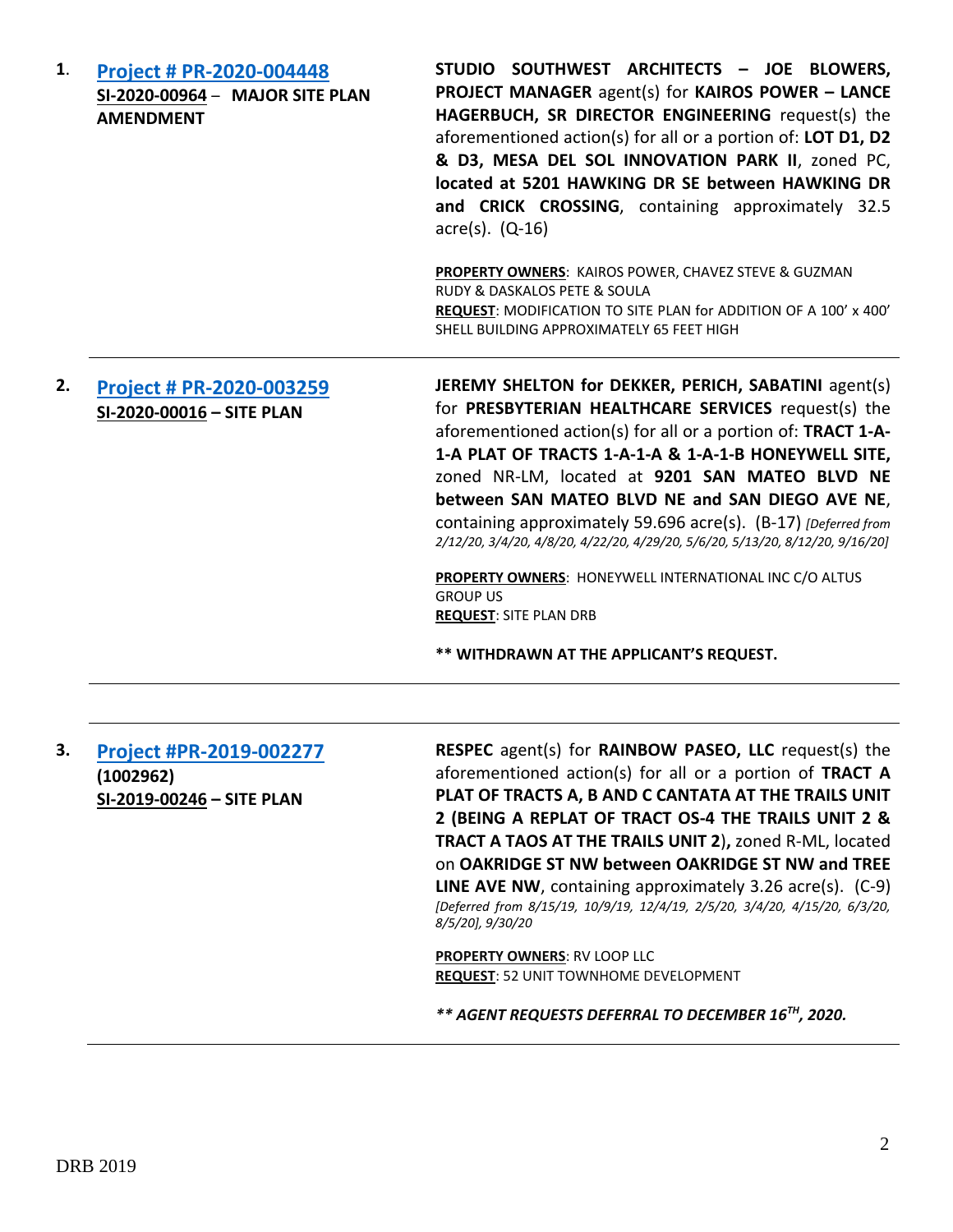**4. [Project # PR-2020-003707](http://data.cabq.gov/government/planning/DRB/PR-2020-003707/DRB%20Submittals/PR-2020-003707_Jul_29_2020_Supp/Application/)**

**SD-2020-00137- PRELIMINARY/FINAL PLAT SI-2020-00247 – SITE PLAN** *(Sketch Plat 7/8/20)* 

**ARCH + PLAN LAND USE CONSULTANTS** & **RESPEC** agent(s) for **SONATA TRAILS, LLC** request(s) the aforementioned action(s) for all or a portion of: **TRACTS 1, 2 & 3, UNIT 4,**  zoned MX-M, located at **UNIVERSE BLVD NW between PASEO DEL NORTE BLVD and TREELINE AVE NW**, containing approximately 29.9 acre(s). (C-10) *[Site Plan deferred from 6/3/20, 6/24/20, 7/15/20, 7/29/20, 8/26/20]*

**PROPERTY OWNERS**: SONATA TRAILS LLC **REQUEST**: APARTMENT COMPLEX DEVELOPMENT

**\*\*** *AGENT REQUESTS DEFERRAL TO OCTOBER 21ST, 2020*

### **5. [Project # PR-2019-002411](http://data.cabq.gov/government/planning/DRB/PR-2019-002411/DRB%20Submittals/PR-2019-002411_Sept_16_2020_Supplemental/Application/) SD-2020-00102 – PRELIMINARY PLAT SD-2020-00103 – VACATION OF PUBLIC**

**EASEMENT VA-2020-00154 – TEMPORARY DEFERRAL OF SIDEWALK CONSTRUCTION VA-2020-00155 -SIDEWALK WAIVER(A1) VA-2020-00157- SIDEWALK WAIVER (A2) VA-2020-00174** -**SIDEWALK WAIVER (A3) VA-2020-00179 -SIDEWALK WAIVER (A4) VA-2020-00160 -RDWAY WIDTH WAIVER (B1) VA-2020-00182 -RDWAY WIDTH WAIVER(B2) VA-2020-00183 -RDWAY WIDTH WAIVER(B3) VA-2020-00163 -RDWAY WIDTH WAIVER(B4) VA-2020-00164 -RDWAY WIDTH WAIVER(C) VA-2020-00165 -BLOCK WAIVER (D1) VA-2020-00166 -BLOCK WAIVER (D2) VA-2020-00185 – BLOCK WAIVER(D3) VA-2020-00168 – BLOCK WAIVER (D4) VA-2020-00169 – BLOCK WAIVER (D5) VA-2020-00170 – BLOCK WAIVER (D6) VA-2020-00171 – BLOCK WAIVER (D7) VA-2020-00172 – CUL DE SAC WAIVER (E)**

**ISAACSON & ARFMAN, INC**, PA agent(s) for **SUCCESS LAND HOLDINGS, LLC** request(s) the aforementioned action(s) for all or a portion of: **TRACTS A-1-A & B-1, ANDERSON HEIGHTS UNIT 4,** zoned R-1A, located at **118TH ST SW between AMOLE MESA AVE SW and COLOBEL SW**, containing approximately 82.931 acre(s). (N-08) *[Deferred from 7/8/20, 7/15/20, 8/26/20, 9/16/20]*

**PROPERTY OWNERS**: SUCCESS LAND HOLDNGS LLC C/O PRICE LAND & DEVELOPMENT GROUP INC

**REQUEST**: PRELIMINARY PLAT, VACATION OF PUBLIC EASEMENT, VARIANCE REQUESTS FOR TEMPORARY DEFERRAL OF SIDEWALK, SIDEWALK WAIVER, VARIANCE TO IDO, VARIANCE TO DPM

**\*\*** *AGENT REQUESTS DEFERRAL TO OCTOBER 28th, 2020*

## *MINOR CASES*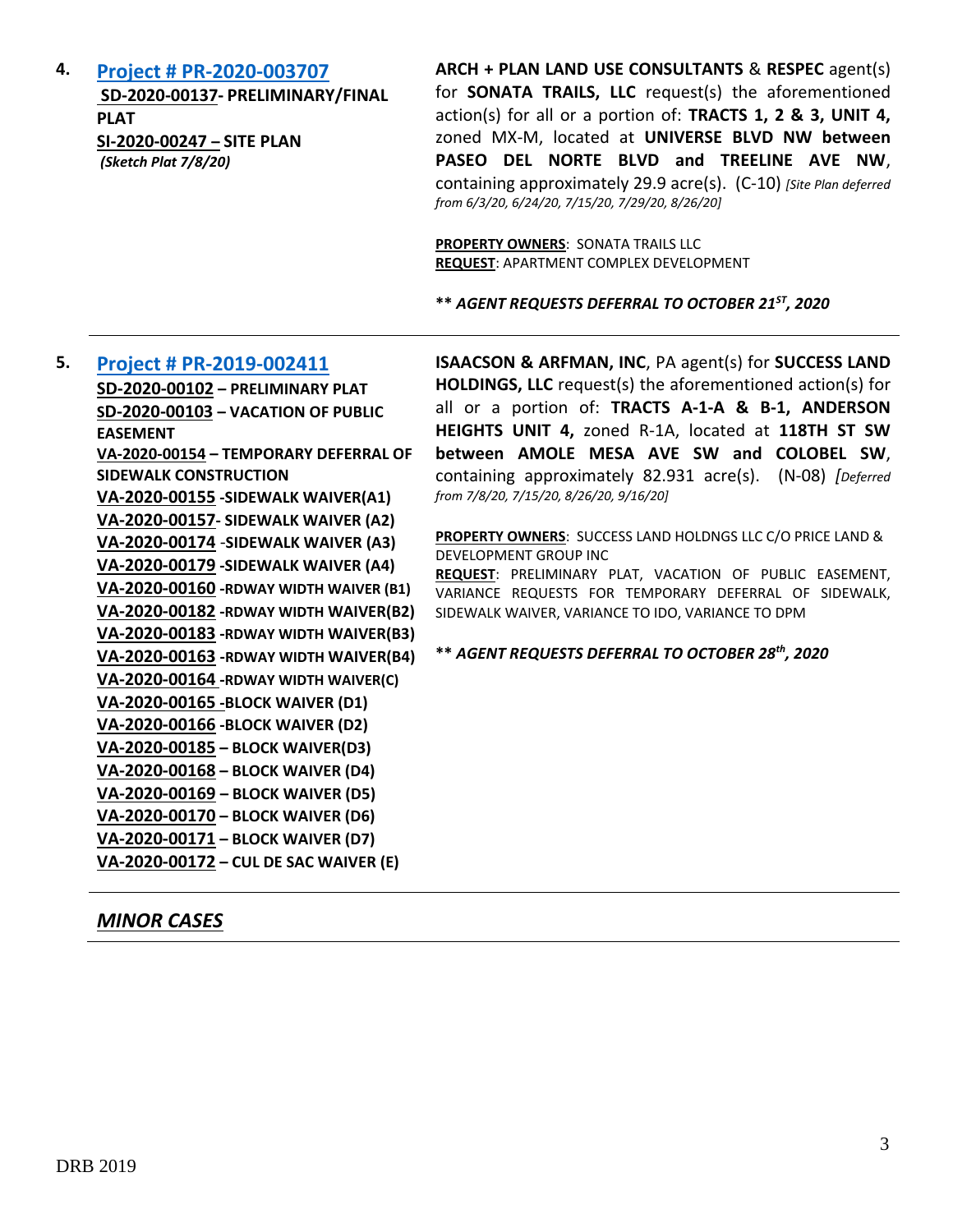| 6. | PR-2020-004086<br>SI-2020-01095 - FINAL SIGN-OFF OF EPC<br><b>SITE PLAN</b>         | <b>CONSENSUS PLANNING INC.</b> agent(s) for TITAN PROPERTY<br><b>MANAGEMENT, LLC</b> request(s) the aforementioned<br>action(s) for all or a portion of: TRACT 1, THE FOOTHILLS,<br>zoned R-MH, located at TENNYSON ST between ACADEMY<br>RD NE and SAN ANTONIO DR NE, containing approximately<br>16.0519 acre(s). (E-22)<br>PROPERTY OWNERS: AMERICUS LLC<br>REQUEST: DRB SIGN-OFF OF A SITE PLAN - EPC FOR A 281 UNIT MULTI- |
|----|-------------------------------------------------------------------------------------|---------------------------------------------------------------------------------------------------------------------------------------------------------------------------------------------------------------------------------------------------------------------------------------------------------------------------------------------------------------------------------------------------------------------------------|
|    |                                                                                     | <b>FAMILY RESEDENTIAL DEVELOPMENT</b>                                                                                                                                                                                                                                                                                                                                                                                           |
| 7. | PR-2019-002015<br>VA-2020-00345- TEMPORARY DEFERRAL OF<br><b>SIDEWALK</b>           | MARK GOODWIN & ASSOCIATES, PA agent(s) for LGI<br>HOMES request(s) the aforementioned action(s) for all or a<br>portion of: TRACT A-1-A-1 & A-1-B-1, LANDS OF SALAZAR,<br>zoned R-1A, located on COLOBEL AVE between<br>MORRISSEY DR and 98 <sup>th</sup> ST, containing approximately<br>41.8263 acre(s). (N-9)                                                                                                                |
|    |                                                                                     | PROPERTY OWNERS: LGI HOMES<br>REQUEST: 2-YEAR SIDEWALK DEFERRAL EXTENSION FOR DESERT SANDS<br>UNIT <sub>1</sub>                                                                                                                                                                                                                                                                                                                 |
| 8. | <b>Project # PR-2020-004465</b><br>SD-2020-00163 - PRELIMINARY/FINAL<br><b>PLAT</b> | ALDRICH LAND SURVEYING agent(s) for JEANETTE L.<br>MONAHAN, TRUSTEE - MONAHAN FAMILY TRUST<br>request(s) the aforementioned action(s) for all or a portion<br>of: LOTS 15 & 16 BLOCK 14, RAYNOLDS ADDITION, zoned<br>R-ML, located at 1105 SILVER AVE SW between 11 <sup>th</sup> ST SW<br>and $12^{TH}$ ST SW, containing approximately 0.1616 acre(s).<br>(K-13) [Deferred from 9/30/20]                                      |
|    |                                                                                     | PROPERTY OWNERS: MONAHAN FAMILY TRUST<br><b>REQUEST: LOT LINE ELIMINATION</b>                                                                                                                                                                                                                                                                                                                                                   |
| 9. | PR-2020-004539<br>SD-2020-00169- PRELIMINARY/FINAL<br><b>PLAT</b>                   | ALDRICH LAND SURVEYING agent(s) for LAS VENTANAS<br>NM, INC. request(s) the aforementioned action(s) for all or<br>a portion of: LOTS 1, 2, 3 & 5, VILLA LOMA ESTATES zoned<br>PD, located on NORTH SIDE OF MONTGOMERY between<br>SHILOH PL NE and TRAMWAY BLVD NE, containing<br>approximately 0.2537 acre(s). (F-22)                                                                                                          |
|    |                                                                                     | <b>PROPERTY OWNERS: LAS VENTANAS NM, LLC</b><br>REQUEST: CREATE 5 NEW LOTS FROM 5 EXISTING LOTS FOR<br>GRANTING/CREATION OF ACCESS AND MAINTENANCE EASEMENT                                                                                                                                                                                                                                                                     |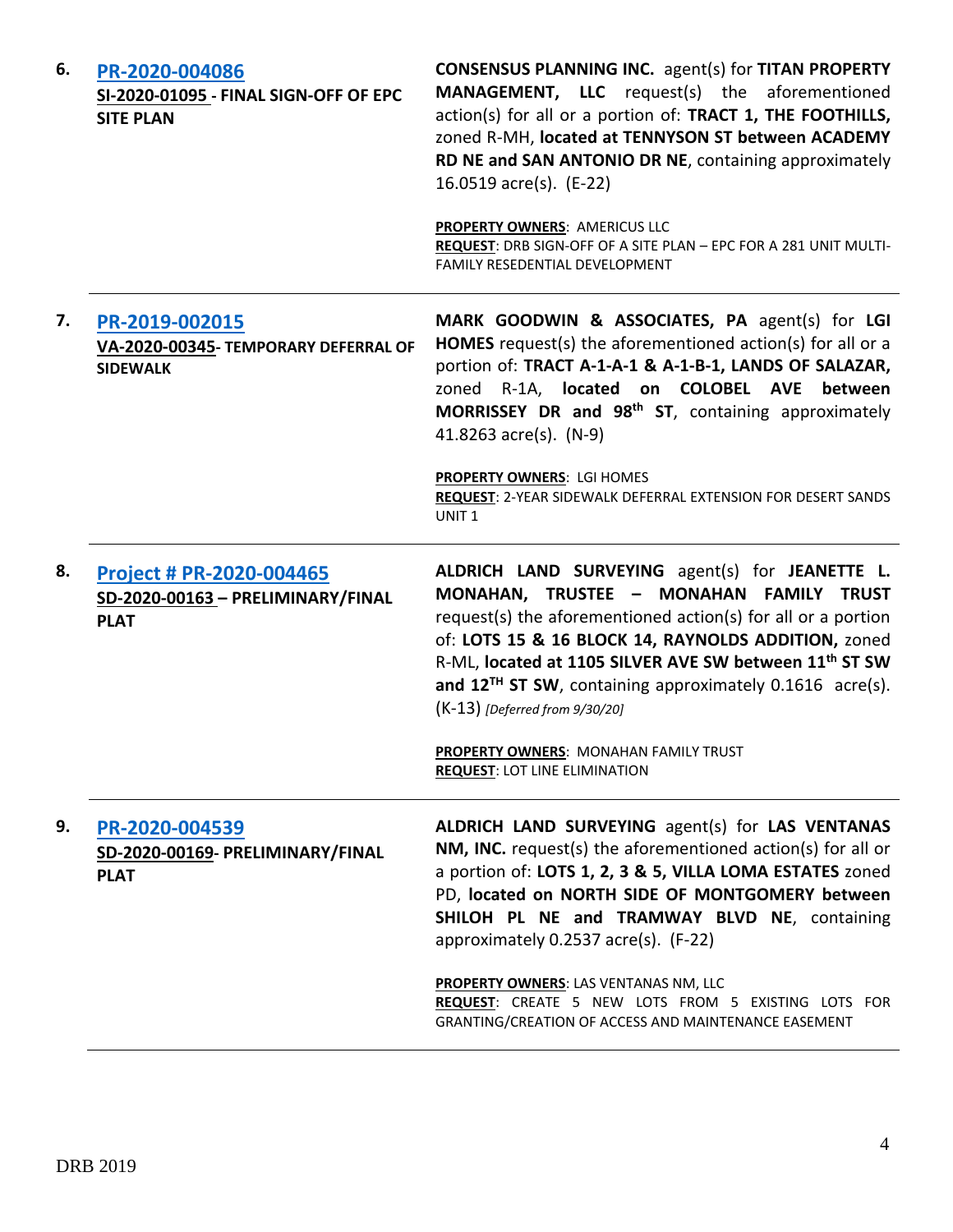| 10. | PR-2020-004360<br>SD-2020-00156 - PRELIMINARY/FINAL<br><b>PLAT</b><br>SD-2020-00154 -VACATION OF PUBLIC<br><b>EASEMENT</b>                                             | <b>COMMUNITY SCIENCES CORP.</b> agent(s) for <b>WORQUE LLC</b><br>request(s) the aforementioned action(s) for all or a portion<br>of: LOT 28-A, zoned MX-L, located at 910 CHELWOOD<br>PARK BLVD NE between ALICE NE and LOMAS NE,<br>containing approximately .39 acre(s). (K-22)[Deferred from<br>9/23/20, 10/7/20]<br><b>PROPERTY OWNERS: WORQUE LLC</b><br>REQUEST: VACATION OF PUE and PRELIMINARY AND FINAL PLAT                                             |
|-----|------------------------------------------------------------------------------------------------------------------------------------------------------------------------|--------------------------------------------------------------------------------------------------------------------------------------------------------------------------------------------------------------------------------------------------------------------------------------------------------------------------------------------------------------------------------------------------------------------------------------------------------------------|
| 11. | PR-2019-003055<br>SD-2020-00162 - PRELIMINARY/FINAL<br>PLAT (deferred from 9/23 & 10/7/20)<br>VA-2020-00346 - DPM WAIVER<br>(Sketch Plat 11/13/2019)                   | ARCH + PLAN LAND USE CONSULTANTS agent(s) for LEE &<br><b>MARY CARMODY</b> request(s) the aforementioned action(s)<br>for all or a portion of: LOTS 8 & 9 BLOCK B, zoned MX-L,<br>located at 640 BROADWAY between HAZELDINE AVE and<br>IRON AVE, containing approximately 0.2491 acre(s). (K-<br>14)[Deferred from 9/23/20, 10/7/20]                                                                                                                               |
|     |                                                                                                                                                                        | PROPERTY OWNERS: LEE & MARY CARMODY<br>REQUEST: LOT CONSOLIDATION - 2 LOTS INTO 1 LOT                                                                                                                                                                                                                                                                                                                                                                              |
| 12. | PR-2020-003626<br>SD-2020-00130 - PRELIMINARY/FINAL<br><b>PLAT</b><br>(Sketch Plat 4/22/20)                                                                            | ARCH + PLAN LAND USE CONSULTANTS agent(s) for JULIAN<br>& SUSANA CULL request(s) the aforementioned action(s)<br>for all or a portion of: 7A & 7B, VAN CLEAVE ACRES zoned<br>R-A, located at 1540 VAN CLEAVE NW between SAN<br><b>ST</b><br><b>ISIDRO</b><br><b>GRIEGOS</b><br>LATERAL,<br>and<br>containing<br>approximately 0.8233 acre(s). (G-13) [Deferred from 7/15/20,<br>7/29/20, 8/12/20, 9/2/20, 9/30/20]                                                 |
|     |                                                                                                                                                                        | PROPERTY OWNERS: JULIAN & SUSANA CULL<br>REQUEST: LOT LINE ADJUSTMENT BETWEEN 2 EXISTING LOTS                                                                                                                                                                                                                                                                                                                                                                      |
| 13. | Project # PR-2019-002607<br>SD-2020-00026 - PRELIMINARY/FINAL<br><b>PLAT</b><br><b>SD-2020-00107 - VACATION OF PRIVATE</b><br><b>EASEMENT</b><br>(Sketch Plat 7/17/19) | ARCH+ PLAN LAND USE CONSULTANTS agent(s) for JOHN<br><b>O. PEARSON</b> request(s) the aforementioned action(s) for all<br>or a portion of: LOT 8-B PLAT OF LOTS 8-A & 8-B UNIT 1<br>ALVARADO GARDENS CONT 0.8967 AC, zoned R-A, located<br>on RIO GRANDE BLVD between ARTESANOS CT and<br><b>CAMPBELL RD</b> , containing approximately 0.8967 acre(s).<br>(G-13) [Deferred from 1/29/20, 2/26/20, 4/8/20, 5/20/20, 7/8/20, 7/29/20,<br>8/26/20, 9/16/20, 9/30/20] |
|     |                                                                                                                                                                        | <b>PROPERTY OWNERS: JOHN D PEARSON</b><br>REQUEST: CREATE 2 LOTS FROM 1 EXISTING LOT                                                                                                                                                                                                                                                                                                                                                                               |

# *SKETCH PLAT*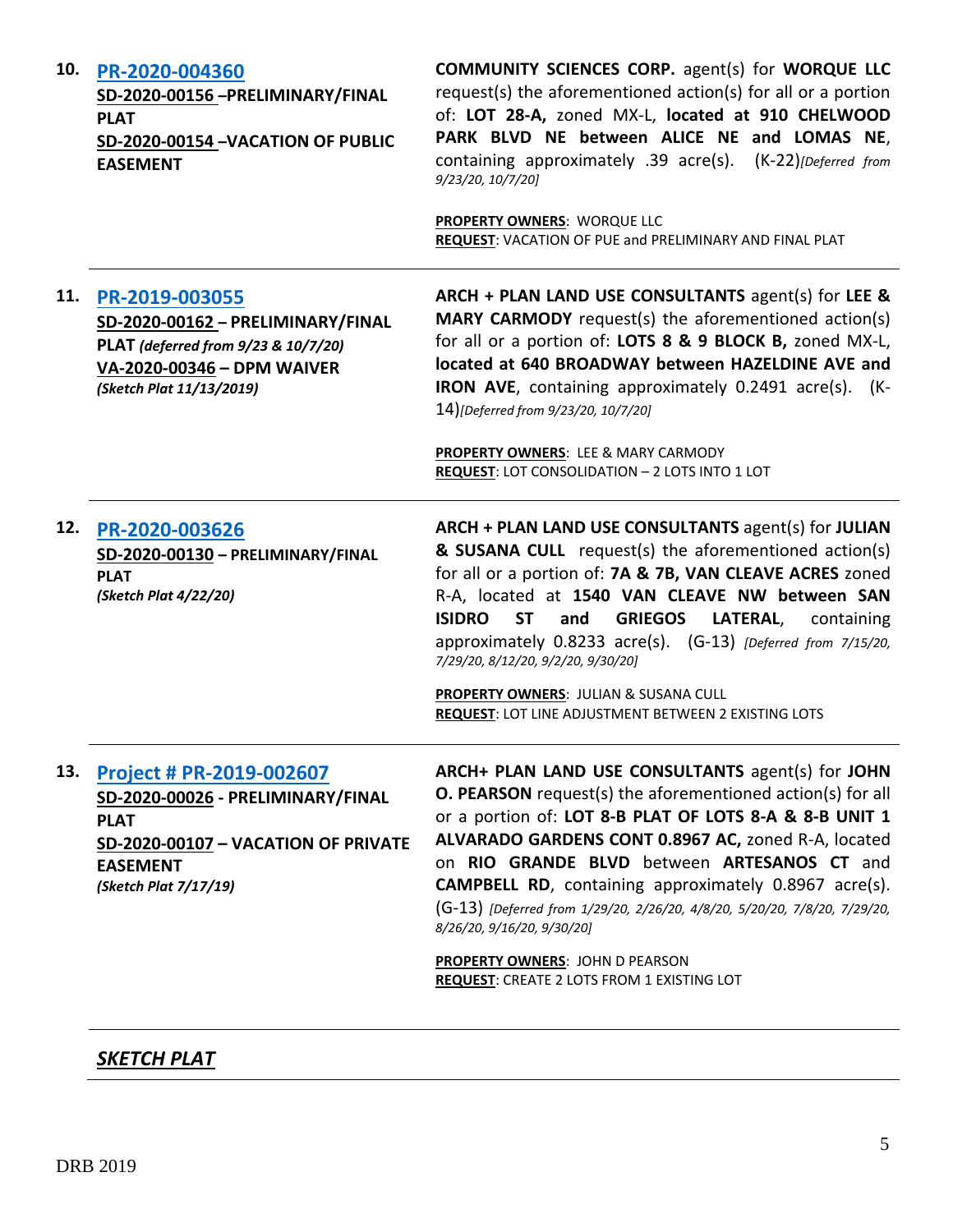| 14. | PR-2019-002738<br><b>PS-2020-00095 - SKETCH PLAT</b> | ARCH + PLAN LAND USE CONSULTANTS agent(s) for<br>McDONALDS REAL ESTATE COMPANY request(s) the<br>aforementioned action(s) for all or a portion of: LOTS A & B<br>BLOCK 101, BEL AIR zoned MX-M, located at 5900 MENAUL<br>NE between SAN PEDRO DR and CAGUA DR, containing<br>approximately 0.9457 acre(s). (H-18)                     |
|-----|------------------------------------------------------|----------------------------------------------------------------------------------------------------------------------------------------------------------------------------------------------------------------------------------------------------------------------------------------------------------------------------------------|
|     |                                                      | <b>PROPERTY OWNERS: MCDONALDS REAL ESTATE COMPANY</b><br>REQUEST: LOT CONSOLIDATION - 2 LOTS INTO 1 LOT                                                                                                                                                                                                                                |
| 15. | PR-2020-004533<br><b>PS-2020-00092-SKETCH PLAT</b>   | <b>LAURIE WAGNER</b> request(s) the aforementioned action(s)<br>for all or a portion of: TRACT 136 A1B MAP 37 & 136 A2<br>MAP 37, zoned MX-L, located at 323 GRANITE AVE NE and<br>323 % GRANITE AVE NE between BROADWAY BLVD and<br><b>EDITH BLVD, containing approximately 0.12 acre(s). (J-14)</b>                                  |
|     |                                                      | <b>PROPERTY OWNERS: PHILLIP BACHECHI</b><br><b>REQUEST: SKETCH PLAT REVIEW AND COMMENT</b>                                                                                                                                                                                                                                             |
| 16. | PR-2020-004024<br>PS-2020-00096 - SKETCH PLAT        | CSI - CARTESIAN SURVEYS, INC. agent(s) for DIAMOND<br>TAIL REALTY, LLC request(s) the aforementioned action(s)<br>for all or a portion of: TRACTS H-5 thru H-11, VENTANA<br>SQUARE, zoned MX-M, located at UNIVERSE BLVD NW<br>between PASEO DEL NORTE NW and PARADISE BLVD NW,<br>containing approximately 10.9332 acre(s). (B-10)    |
|     |                                                      | PROPERTY OWNERS: DIAMOND TAIL REALTY, LLC<br><b>REQUEST: RELOCATING THE LOT LINES TO REFLECT THE APPROVED EPC</b><br>SITE PLAN THAT IS NOW SUBJECT TO THE IDO AND THE DPM.                                                                                                                                                             |
| 17. | PR-2020-004537<br>PS-2020-00093 - SKETCH PLAT        | CSI - CARTESIAN SURVEY'S INC. agent(s) for McMULLAN &<br><b>COMPANY REAL ESTATE</b> request(s) the aforementioned<br>action(s) for all or a portion of: TRACTS B-1-A-3 and B-1-A-<br>4, zoned NR-LM, located at 8721 WASHINGTON ST<br>between ALAMEDA BLVD NE and WASHINGTON PL NE,<br>containing approximately 3.0121 acre(s). (C-17) |
|     |                                                      | PROPERTY OWNERS: FAIR PLAZA ASSOCIATES<br>REQUEST: REQUEST A SKETCH PLAT REVIEW TO ADJUST THE INTERIOR<br>LOT LINE BETWEEN TWO LOTS.                                                                                                                                                                                                   |